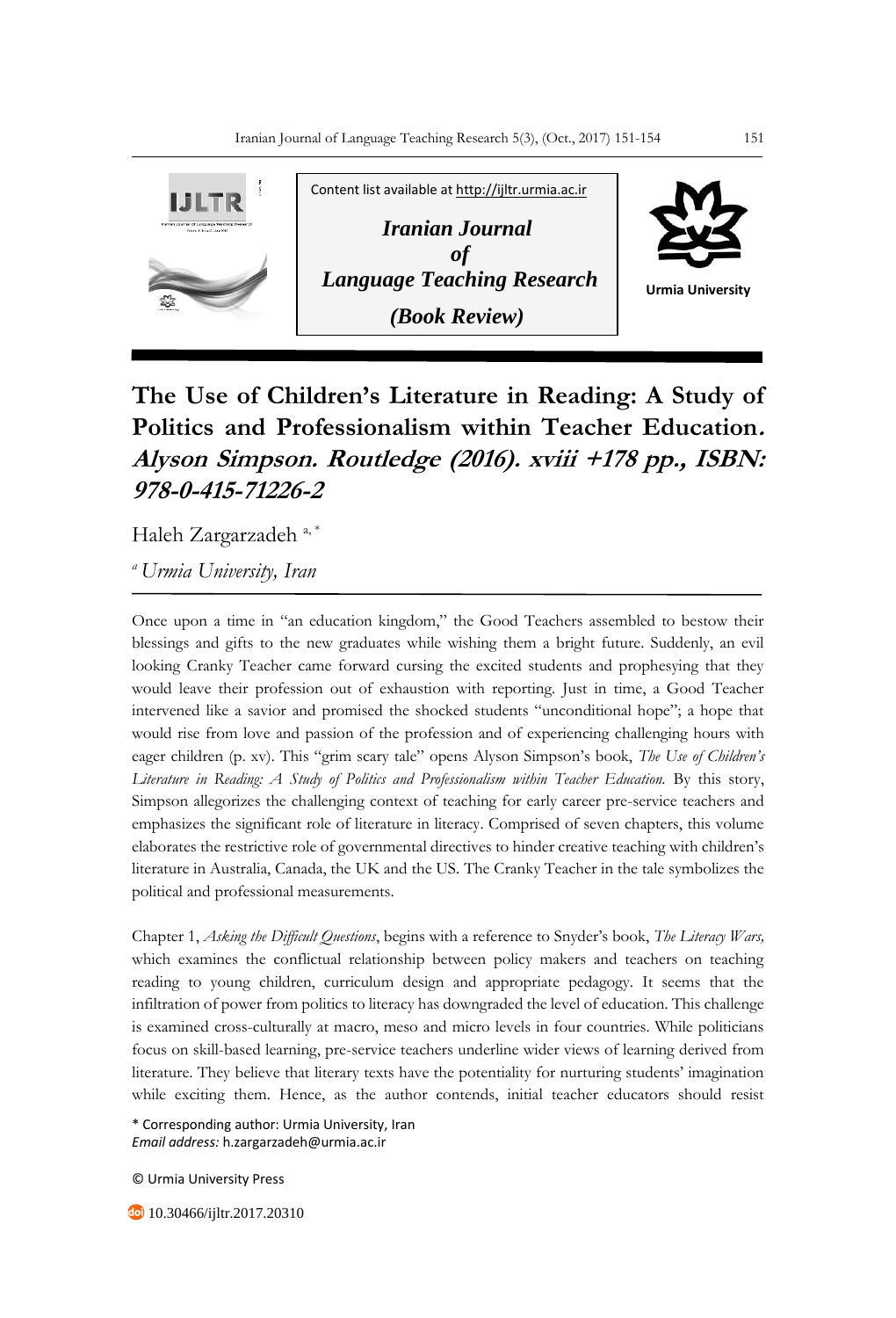regulatory measurements through creative teaching of children's literature in order to enhance the level of literacy. Moreover, the high-level of the education should be a top priority in education system and pre-service teachers should develop a sound familiarity with children's literature.

Chapter 2, *Research Design: Asking the Right Questions,* evaluates the situation in which political plans tend to disempower the autonomy of pre-service teachers. As skill-based training is dominating some education systems, a question may arise on how initial teacher educators should empower the agency of pre-service teachers with confidence and resilience for challenging these reductionist imperatives. Hence, the design of the research, methodology and the choice of an applicable theoretical framework viable with epistemology of research become very important. To encompass a wider scope, the research needs to be conducted following mixed method (qualitative and quantitative) design. While previous studies collected the data through document analysis, interviews and survey, the present study uses a fourth, rarely used, tool for data gathering, namely digital stories. As a comparative study, the results revealed a blend of perspectives across cultural boundaries; they further showed how pre-service teachers creatively balanced their personal ideology with appropriate pedagogy while challenging socio-political layers of control from macro, meso and micro matrix.

Chapter 3, *Political and Professional Contexts and Controls*, examines the control of institutional and professional mandates along with curriculum design in four different socio-cultural research sites at macro, meso and micro levels. The results of the study demonstrated how teachers with weak professional identity showed compliance with educational guidelines while those with robust professional agency defied and challenged reductionist standards of teaching. Challenging such a "pessimistic view", educators should develop the sense of flexibility in young leaners by exposing them to "sophisticated reading of complex text" (McGaw 2010, p. 5, cited on p. 46). As the author contends, these skills lead to the advance of literacy standards; initial teacher education prioritizes comprehension and meaning making to low-level standards such as sentence structure and vocabulary. Such a dry grammatical engagement with literary texts, as it is argued, will demotivate young learners. The author further maintains that initial teacher education supports skill-based reading while strongly underscoring the interest of reading for young learners. Students should develop everlasting passion for reading, as deep engagement with literature increases the level of literacy.

Chapter 4, *Analysis of Initial Teacher Education Programs*, comprised of two sections, examines the impact of regulatory bodies on initial teacher education programs by analyzing compulsory units of study set for pre-service teachers. It begins with a detailed explication of the macro, meso and micro matrix and their controlling impact on course documentation. In macro level, Content Knowledge, Pedagogic Content Knowledge and Technological Pedagogic Content Knowledge are explained; Professional Standards, Curriculum Mandates, Higher Education and National Testing go under meso level and micro level includes Institutional Guidelines and Personal Ideologies. Among these three categories, concepts in meso level exercise strongest constraints on initial teacher education programs. It is expected that initial teacher educators should prepare students for classroom challenges by educating them on "whatness", "whyness" and "howness" of teaching. However, decision makers have defined boundaries for course documentation and curriculum design which delimit teachers' independence in classrooms.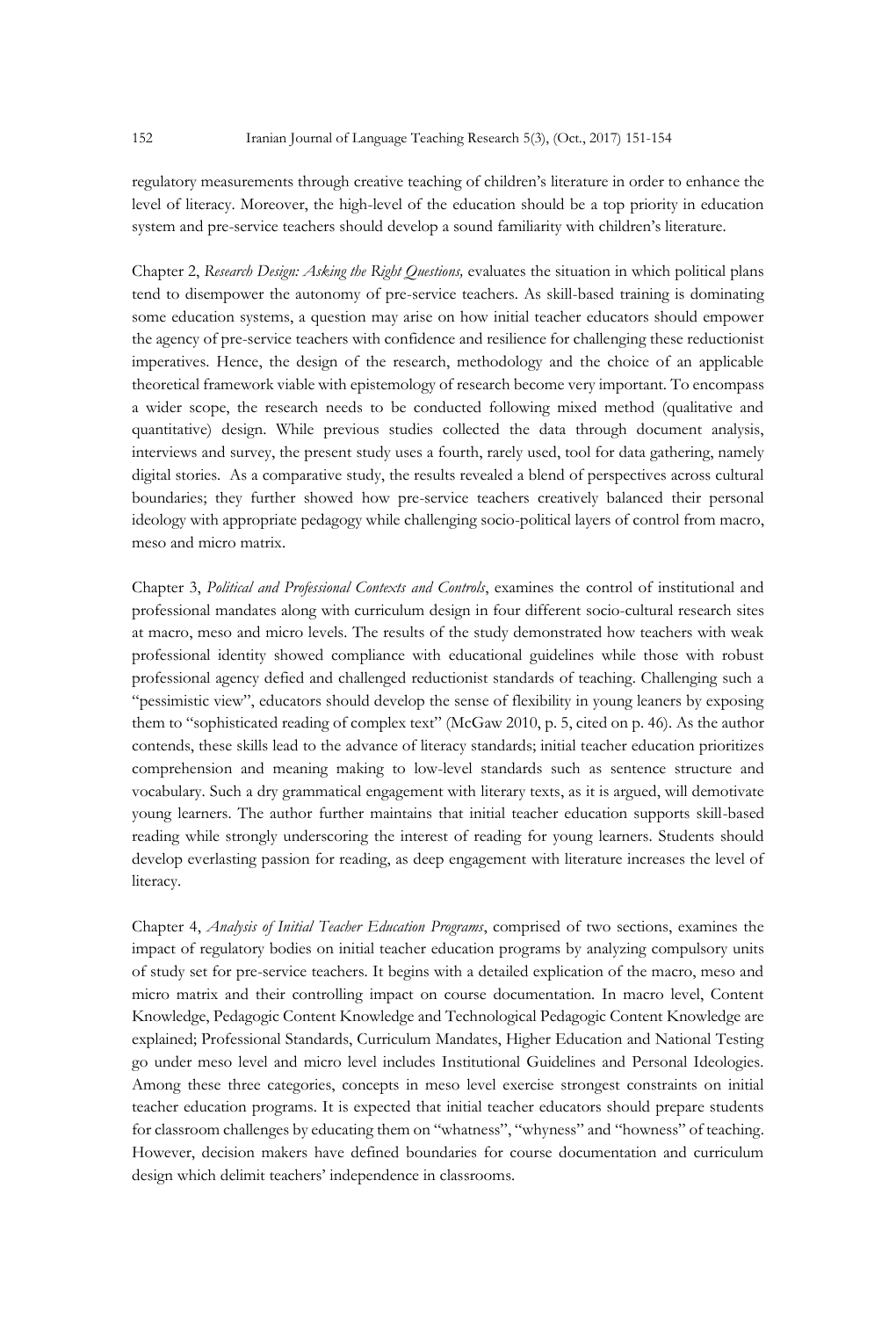Chapter 5, *Conversations with Initial Teacher Educators and Children's Literature Specialists*, is a debate (either in the form of interview, questionnaire or skype) among twenty two initial teacher education academics and children's literature specialists on the significance of children's literature for preservice teachers. Data analysis revealed how children's teacher specialists and academics from four diverse cultural backgrounds highlighted the centrality of this literary genre in pre-service teaching education programs. This pedagogy would allow them to enjoy an effective and successful teaching in their classrooms. Initial teacher educators should also create a reading context in which preservice teachers experience love of reading together with pleasure of literature and see it as a potential for dialogue and interaction.

Chapter 6, *Identity Formation in Initial Teacher Education*, investigates the negotiation of pre-service teachers' professional identity formation. Ideally, initial teacher educators should create the sense of resilience in teachers because when they begin their working career, they should confidently try to balance the managerial parameters with their sound understanding of teaching context in order to retain their profession. In *Thriving not just Surviving: A Review of Research on Teacher Resilience* Beltman, Mansfield and Price (2011) examine the teaching status of new graduates which demands teacher's resilient identity. Resilience, they believe, is the result of vibrant relationship between "individual risk" factor like school requirements and "protective factors" (p. 185). The early stage teachers should try to develop a qualified identity empowered by "altruistic motives" and "high self-efficiency" quality in order to "thrive, not just survive" (p. 185). Furthermore, teacher's identity can be "a critical component" in classroom as teachers can act like a model for young learners (Varghese, Morgan, Johnston & Johnson, 2005, p. 22, cited on p. 106). Through digital story and survey, pre-service teachers from four different cultural climates talked about their educational experiences and personal beliefs as future teachers of reading with children's literature. The analysis of the findings of digital stories showed how pre-service teachers' autonomy was threatened by external forces. Participants in the survey also underscored the value of children's literature for teachers as innovative educators. However, the survey results also revealed that some pre-service teachers lacked courage to confront the external challenges in a creative way; some were not aware of these problems and some preferred to comply with these regulations. All these factors would definitely affect the teaching outcome.

Chapter 7, *Politics, Professionalism and Position Statements,* renders an outline of the whole volume by discussing the main issues, problems, potentialities and gaps of primary teacher education for teaching reading with children's literature. It links the important concepts discussed so far regarding pre-service teaching experiences by offering four propositions which underpins the interrelatedness of the four concepts of agency, creativity, dialogic teaching and core knowledge about children's literature. The chapter also highlights the responsibility of initial teacher educators in exposing and introducing students to a wide range of children's literature so that they can make sound decisions in their classrooms as early stage teachers.

Simpson's contribution to the literature should be appreciated as she is a well-read scholar who demonstrates a wide familiarity with the area of her study with broad range of references to scholarly sources. Besides, this is the first research driven book examining the current issues related